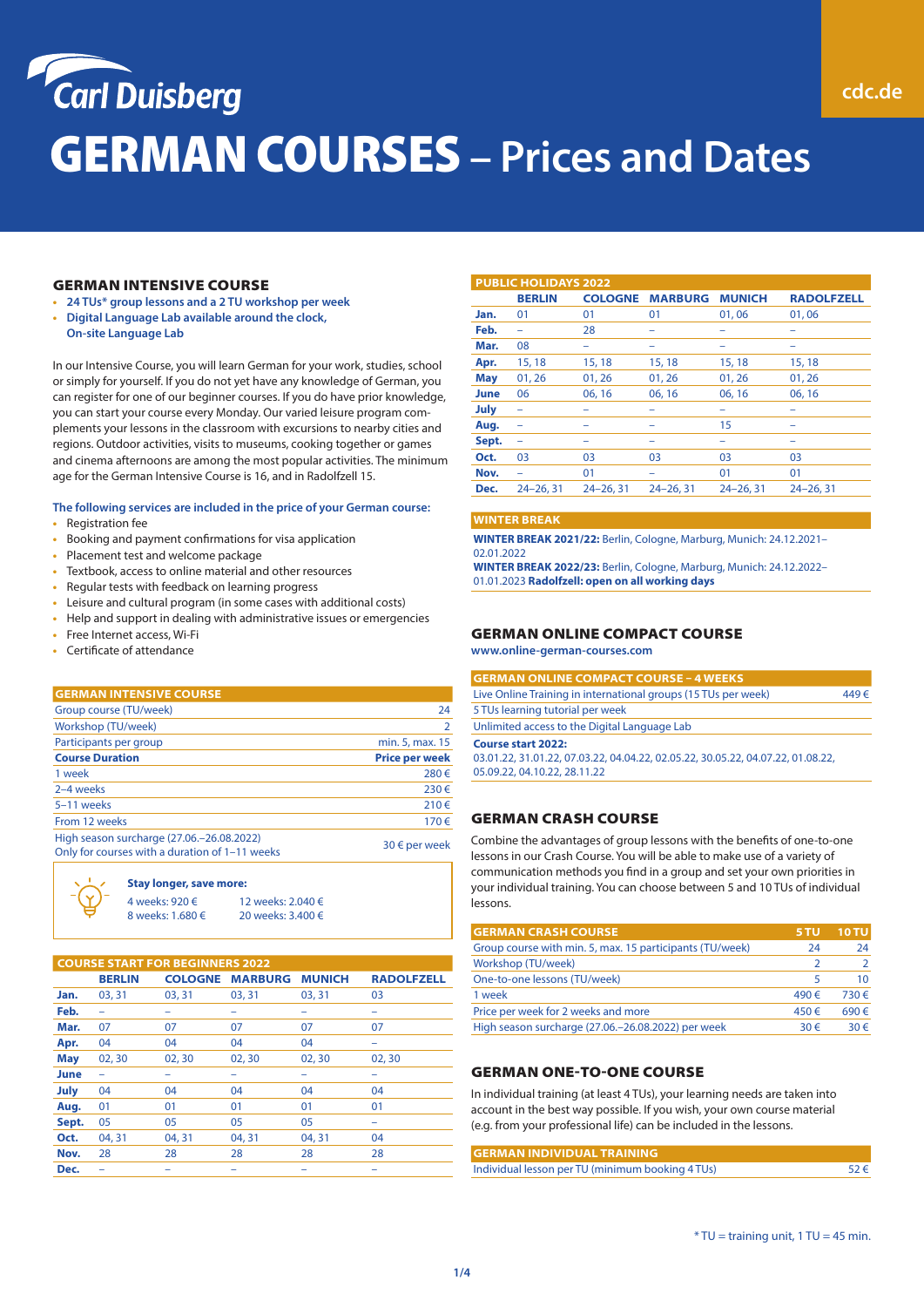## GERMAN EXAMS

At the Carl Duisberg Training Centers, you can take internationally recognized German tests, e.g. telc Deutsch, telc Deutsch C1 Hochschule or the regular and digital TestDaF, and prepare yourself accordingly.

| <b>TESTDAF</b>            |                            |                                      |                                |
|---------------------------|----------------------------|--------------------------------------|--------------------------------|
| <b>PREPARATION COURSE</b> | <b>EXAMS</b>               | <b>REGISTRATION</b><br><b>PERIOD</b> | <b>RESULT</b><br><b>ONLINE</b> |
| 17.01.22-11.02.22         | 17.02.22                   | 12.01.22-09.02.22                    | 17.03.22                       |
| 21.02.22-18.03.22         | 24.03.22 $\mathcal{L}_{2}$ | 27.01.22-24.02.22                    | 05.05.22                       |
| 28.03.22-22.04.22         | 26.04.22                   | 22.03.22-18.04.22                    | 24.05.22                       |
| 19.04.22-13.05.22         | 18.05.22 $\mathcal{L}_{2}$ | 23.03.22-20.04.22                    | 29.06.22                       |
| 16.05.22-10.06.22         | 14.06.22                   | 10.05.22-06.06.22                    | 12.07.22                       |
| 15.08.22-09.09.22         | $13.09.22$ $\Box$          | 09.08.22-05.09.22                    | 11.10.22                       |
| 12.09.22-07.10.22         | 13.10.22 $\mathcal{L}_e$   | 18.08.22-15.09.22                    | 23.11.22                       |
| 10.10.22-04.11.22         | $10.11.22$ $\Box$          | 05.10.22-02.11.22                    | 08.12.22                       |

 $\Box$  = digital TestDaF

 $\Box$  = paper-based TestDaF

| <b>PREPARATION TESTDAF</b>                                    |                   |
|---------------------------------------------------------------|-------------------|
| Afternoon group course with a min. of 8, max. 20 participants | 80 TU             |
| 4 weeks                                                       | 490€              |
|                                                               |                   |
| PREPARATION TELC B1, TELC B2, TELC C1 HOCHSCHULE, TESTDAF     |                   |
| Afternoon group course with a min. of 5, max. 8 participants  | 30 TU             |
| 4 weeks                                                       | 285€              |
| Course dates upon request                                     |                   |
|                                                               |                   |
| <b>GERMAN EXAMS</b>                                           |                   |
| telc B1*/B2*/C1                                               | 160 €/160 €/175 € |

| telc B1*/B2*/C1                                                                             | 160 €/160 €/175 € |
|---------------------------------------------------------------------------------------------|-------------------|
| telc Beruf B1-B2*/B2-C1*/C1                                                                 | 160 €/175 €/175 € |
| telc Pflege B1-B2*                                                                          | 220€              |
| telc Medizin B2-C1*                                                                         | 220€              |
| telc C1 Hochschule                                                                          | $175 \in$         |
| <b>TestDaF</b>                                                                              | 195€              |
| * We grant a 40 $\in$ discount on the exams above if you book a course at the same<br>time. |                   |

# OFFERS FOR STUDENTS/PROSPECTIVE STUDENTS

| <b>UNIVERSITY PLACEMENT</b> (only in combination with booking a German Intensive Course<br>of at least 12 weeks)                                                                                                | <b>PREPARATION COURSE</b><br><b>STUDIENKOLLEG</b>                                              |
|-----------------------------------------------------------------------------------------------------------------------------------------------------------------------------------------------------------------|------------------------------------------------------------------------------------------------|
| <b>Schedule:</b><br>• All year round<br>Beginning of the semester at universities: usually March/September<br>٠<br>Duration of language course: varies depending on prior knowledge, but at least 12 weeks<br>٠ | Course dates 2022:<br>Jan./Feb. and Aug./Sept. Details upon request<br>Duration: 4 weeks       |
| Included services:<br>Individual academic advice<br>Preparation of documents for visa applications                                                                                                              | Included services:<br>Afternoon group course with a min. of 6, max. 20 participants            |
| • Verification of certificates and requirements<br>• Scheduling and coordination of deadlines<br>Advice on language preparation and language certificates<br>٠<br>• Completion of up to three applications      | <b>Option A: German 20 TUs/week</b><br><b>Option B:</b> German 20 TUs + Mathematics 4 TUs/week |
| <b>Not included:</b> Fees for certification/translation, uni-assist e.V., language certificates etc.                                                                                                            |                                                                                                |

| <b>LUNIVERSITY PLACEMENT</b>                 |           | <b>PREPARATION COURSE STUDIENKOLLEG</b> |      |
|----------------------------------------------|-----------|-----------------------------------------|------|
| For a 12–17 week German Intensive Course     |           | $1.000 \in 4$ weeks Option A            | 490€ |
| For a 18-23 week German Intensive Course     |           | 900 $\epsilon$ 4 weeks Option B         | 590€ |
| For a 24–29 week German Intensive Course     | $800 \in$ |                                         |      |
| For 30 weeks or more German Intensive Course | 700€      |                                         |      |

# ACCOMMODATION AND ADDITIONAL SERVICES

| <b>ACCOMMODATION (PER WEEK)</b>                                                                                       |               |                |                |               |                   |
|-----------------------------------------------------------------------------------------------------------------------|---------------|----------------|----------------|---------------|-------------------|
| <b>Private Accommodation</b>                                                                                          | <b>BERLIN</b> | <b>COLOGNE</b> | <b>MARBURG</b> | <b>MUNICH</b> | <b>RADOLFZELL</b> |
| Single room without board                                                                                             | 210€          | 190€           | 190€           | 210€          | 160€              |
| Single room with breakfast                                                                                            | 245€          | 225€           | 225€           | 245€          | 195€              |
| Single room with half board                                                                                           | 295€          | $275 \in$      | ۰              | 295€          | 245€              |
| From 12 weeks: single room without board                                                                              | 170€          | 150€           | 150€           | 170€          | 140€              |
| From 12 weeks: single room with breakfast                                                                             | 205€          | 185€           | 185€           | 205€          | 165€              |
| From 12 weeks: single room with half board                                                                            | 255€          | $235 \in$      | -              | 255€          | $215 \in$         |
| <b>Shared Apartment</b>                                                                                               |               |                |                |               |                   |
| Single room without board                                                                                             | -             | ۰              | 190€           | -             |                   |
| From 12 weeks: single room without board                                                                              | ۰             | ۰              | 150€           | ۰             |                   |
| <b>Residence (per week)</b>                                                                                           |               |                |                |               |                   |
| Single room without board                                                                                             | 280€          |                | -              | 280€          | 150€              |
| Twin room without board                                                                                               | 250€          | ۰              | -              | ۰             | 120€              |
| From 12 weeks: single room without board                                                                              | 260€          | ٠              | -              | 260€          | 130€              |
| From 12 weeks: twin room without board                                                                                | 240€          |                | -              | -             | 100€              |
| <b>Apartment (per week)</b>                                                                                           |               |                |                |               |                   |
| Single apartment without board                                                                                        | 400€          | 250€           | 300€           | 400€          | 320€              |
| High season surcharge for all accommodation types (26.06.–27.08.2022) only for bookings with a duration of 1–11 weeks |               |                |                |               |                   |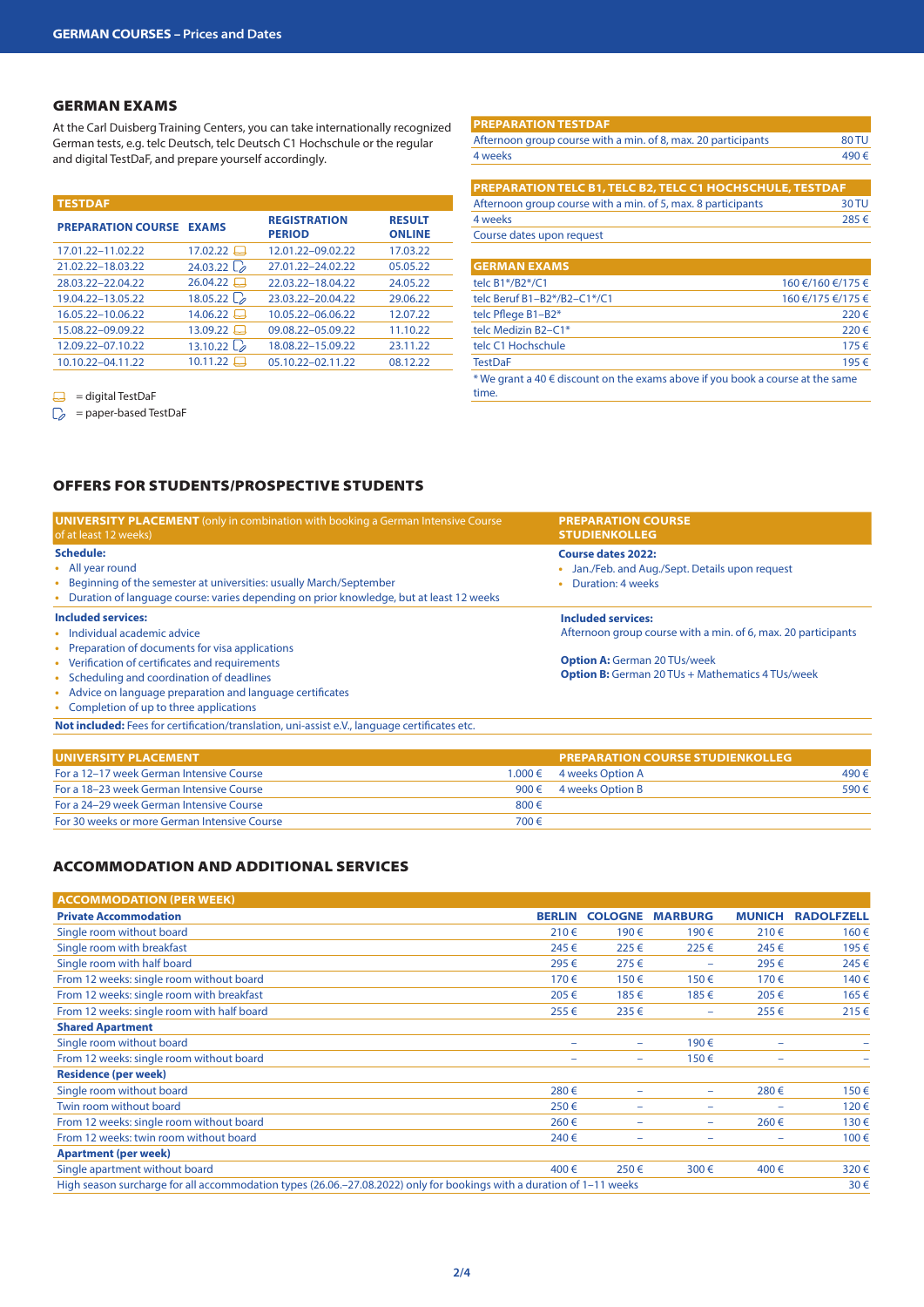| <b>AIRPORT TRANSFER</b>              |                          |                     |  |  |  |  |
|--------------------------------------|--------------------------|---------------------|--|--|--|--|
| <b>Carl Duisberg Training Center</b> | <b>Airport</b>           | one way, per person |  |  |  |  |
| <b>Berlin</b>                        | all airports in Berlin   | 90€                 |  |  |  |  |
| Cologne                              | Cologne/Bonn             | 80€                 |  |  |  |  |
|                                      | <b>Duesseldorf</b>       | 180€                |  |  |  |  |
| <b>Marburg</b>                       | <b>Frankfurt am Main</b> | 180€                |  |  |  |  |
| <b>Munich</b>                        | <b>Munich</b>            | 110€                |  |  |  |  |
| Radolfzell                           | Zurich/Switzerland       | 160€                |  |  |  |  |
|                                      | Friedrichshafen          | 140€                |  |  |  |  |
|                                      | <b>Stuttgart</b>         | 300€                |  |  |  |  |

### **HEALTH, ACCIDENT AND LIABILITY INSURANCE**

Upon request

### **BLOCKED ACCOUNT SERVICE** Upon request

## **COURIER COSTS**

Shipment of documents and papers by courier  $70 \in$ 

# ADDITIONAL LANGUAGE COURSE PROGRAMS

### FOR KIDS AND TEENS

Carl Duisberg Centren is your reliable partner for language course programs and more in Germany. The comprehensive support provided by our experienced team makes it possible for children and young people between 11 and 17 years of age to take part in exciting holiday courses and school stays of a period of several months.

### **Language Camps for Kids (11–14 years)**

Participants learn German or English in the mornings in the Language Camps with the focus on activity, football and urban dance and enjoy a varied leisure program in the afternoons. The children learn that learning a language can be fun and is not boring at all.

### **Summer Holiday Course for Teens (15–17 years)**

This course combines intensive language training with a varied leisure program. After the German lessons in the morning, our attractive summer program invites you to do everything that is fun outside: stand-up paddling, beach volleyball and pedal boat rides. At the same time, language skills are practiced in casual situations.

### **School exchange in Germany (from 15 years old)**

The extended stay abroad immerses the participants in everyday life in Germany. During the program, the students live with a carefully selected host family and attend a German school. For participants with insufficient German language skills, we recommend our preparation program "Ready for school."

### FOR SCHOOL CLASSES AND GROUPS

#### **Would you like to travel as a group and experience Germany together?**

Carl Duisberg Centren offers language courses for school classes, university and other study groups with a specially tailored recreational program such as excursions or museum visits. Get to know the capital of Germany, Berlin, the Rhineland metropolis of Cologne, the university city of Marburg, the Bavarian Oktoberfest city of Munich or the peaceful Lake Constance region!

## **More information: www.carl-duisberg-german-courses.com**

| Our course system -<br><b>GERMAN INTENSIVE COURSE</b> |           |           |           |                |                                |
|-------------------------------------------------------|-----------|-----------|-----------|----------------|--------------------------------|
| <b>A1</b>                                             | <b>A2</b> | <b>B1</b> | <b>B2</b> | C <sub>1</sub> | C <sub>2</sub>                 |
| 8 weeks                                               | 8 weeks   | 8 weeks   | 8 weeks   | 8 weeks        | 8 weeks                        |
|                                                       |           | telc B1   | telc B2   | <b>TestDaF</b> | telc C1/<br>telc C1 Hochschule |

#### **Our course system –**

 $\varnothing$ GERMAN ONLINE COMPACT COURSE $\overline{C}$  $\mathcal{Q}_4$ **Final stage Final stage preparation C1 certificate B2.1 B2.2**  $\left| \frac{\text{preparation}}{\text{B2.2}} \right|$  **C1.1\* C1.2\* preparation Final stage telc C1 B2 certificate preparation B1 certificate Goethe C1 telc B2 TestDaF A2.1 A2.2 B1.1 B1.2 B1.2 Execution Coether C Coether C Coether C Coether C Coether C Coether C Coether C Coether C Coether C Coether C Coether C Coether C Coether C Coethe** A2.2 **Goethe B2 telc B1 Goethe B1 4 weeks 4 weeks 4 weeks 4 weeks 4 weeks 4 weeks 4 weeks 4 weeks 4 weeks 4 weeks 4 weeks 4 weeks 80 TU 80 TU 80 TU 80 TU 80 TU 80 TU 80 TU 80 TU 80 TU 80 TU 80 TU 80 TU**

\* e.g. specialized course content, preparation for test and university courses